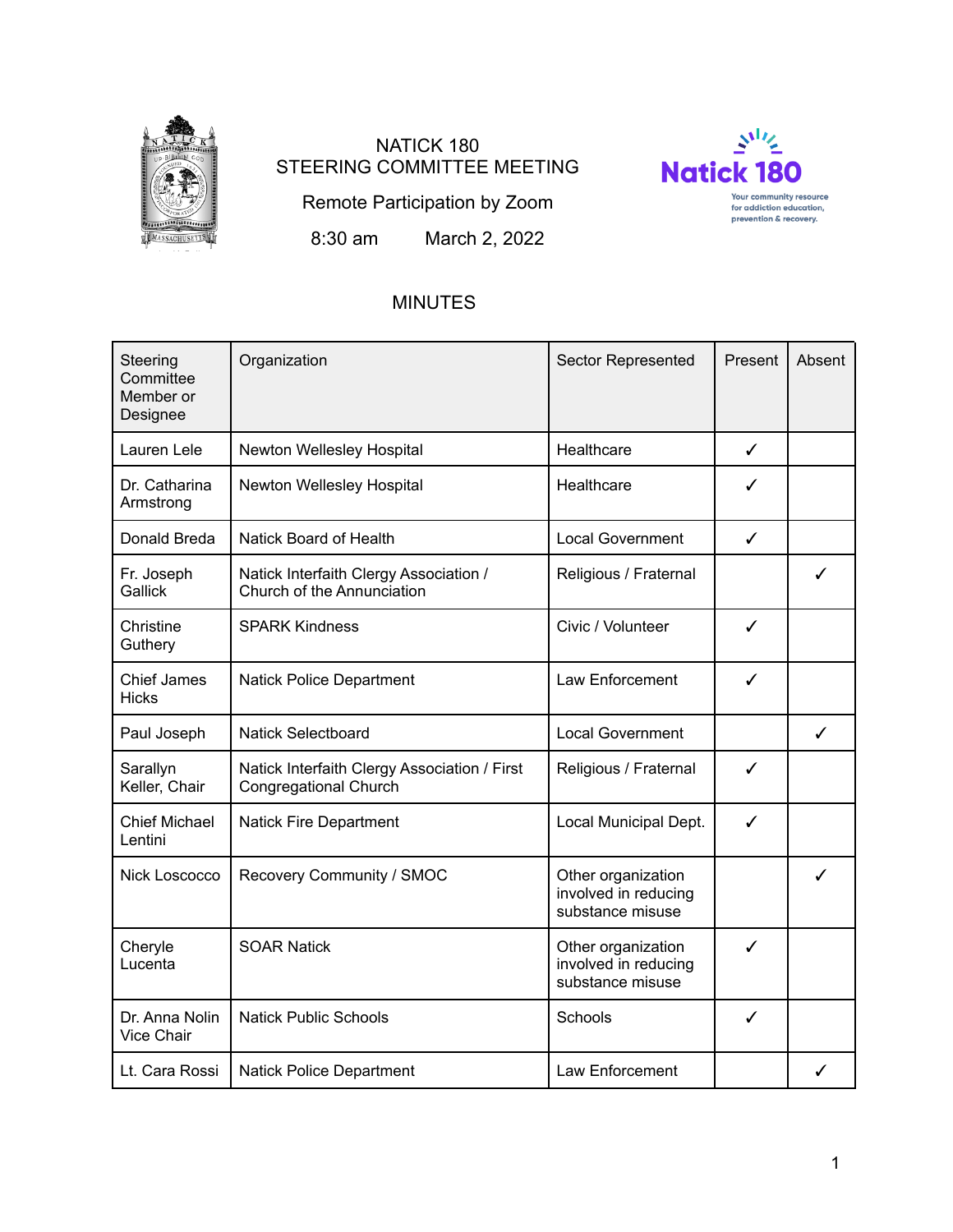| Katie<br>Sugarman          | Natick Health Department / Natick 180 | <b>Local Government</b>                                        | ✔ |  |
|----------------------------|---------------------------------------|----------------------------------------------------------------|---|--|
| Michael<br><b>Boudreau</b> | Natick Health Department              | <b>Local Government</b>                                        | ✓ |  |
| Jessica Cliff              | Natick Health Department              | Local Government                                               | ✓ |  |
| Staff                      |                                       |                                                                |   |  |
| Lizzy Chalfin              | Natick Health Department / Natick 180 | <b>Local Government</b>                                        | ✓ |  |
| <b>Astrid Dretler</b>      | Natick Health Department / Natick 180 | <b>Local Government</b>                                        | ✔ |  |
| Member(s) of<br>the Public |                                       |                                                                |   |  |
| Chad Howard                | <b>Natick Police Department</b>       | Law Enforcement                                                | ✓ |  |
| Stephanie<br>Simeon        | <b>SUP Medway</b>                     | Other organization<br>involved in reducing<br>substance misuse | ✓ |  |

# **Link to Meeting PowerPoint:**

[https://docs.google.com/presentation/d/1bj1U\\_GSmyMpw6Kxv4IKJwmMfQJW1ke0r/edit?rtpof=t](https://docs.google.com/presentation/d/1bj1U_GSmyMpw6Kxv4IKJwmMfQJW1ke0r/edit?rtpof=true) [rue](https://docs.google.com/presentation/d/1bj1U_GSmyMpw6Kxv4IKJwmMfQJW1ke0r/edit?rtpof=true)

Agenda

- **Citizens' Concerns**: None.
- Vote on **February 2, 2022 Steering Committee meeting minutes** Meeting minutes were accepted as is. A motion was made to approve the minutes, seconded, and then approved by majority vote.
- Natick 180 Updates and Announcements since February 2022 Steering Committee (SC) meeting:

# ● **Quarterly Coalition Meeting**

- $\circ$  This meeting is scheduled for March 10, 2022 from 5:30 7:00 PM ET. This will be the first in-person (with a hybrid option) meeting since the start of the COVID-19 pandemic. In person attendees will meet at Natick's Town Hall on the third floor and virtual attendees will participate via Zoom.
- The focus of this event is to connect Natick 180 youth and adults. The meeting agenda is: an icebreaker activity, small group discussion over an interactive activity on Natick youth culture, and a larger group discussion about current youth substance use trends.
- This meeting will also spotlight some of the work being done by the youth sector (NATI) and allow youth to share their goals for the future. This event will provide helpful information for strategic planning that will take place later this year as the Coalition prepares for the next and final year of the DFC grant. These activities will also help the Coalition plan for the role of youth in the Coalition going forward.
- The topic of serving food was raised. The group is comfortable serving food to attendees, but recommends providing antigen testing since food will be served and not all attendees will be wearing masks. Natick 180 will include antigen testing and arriving early (5:15 PM)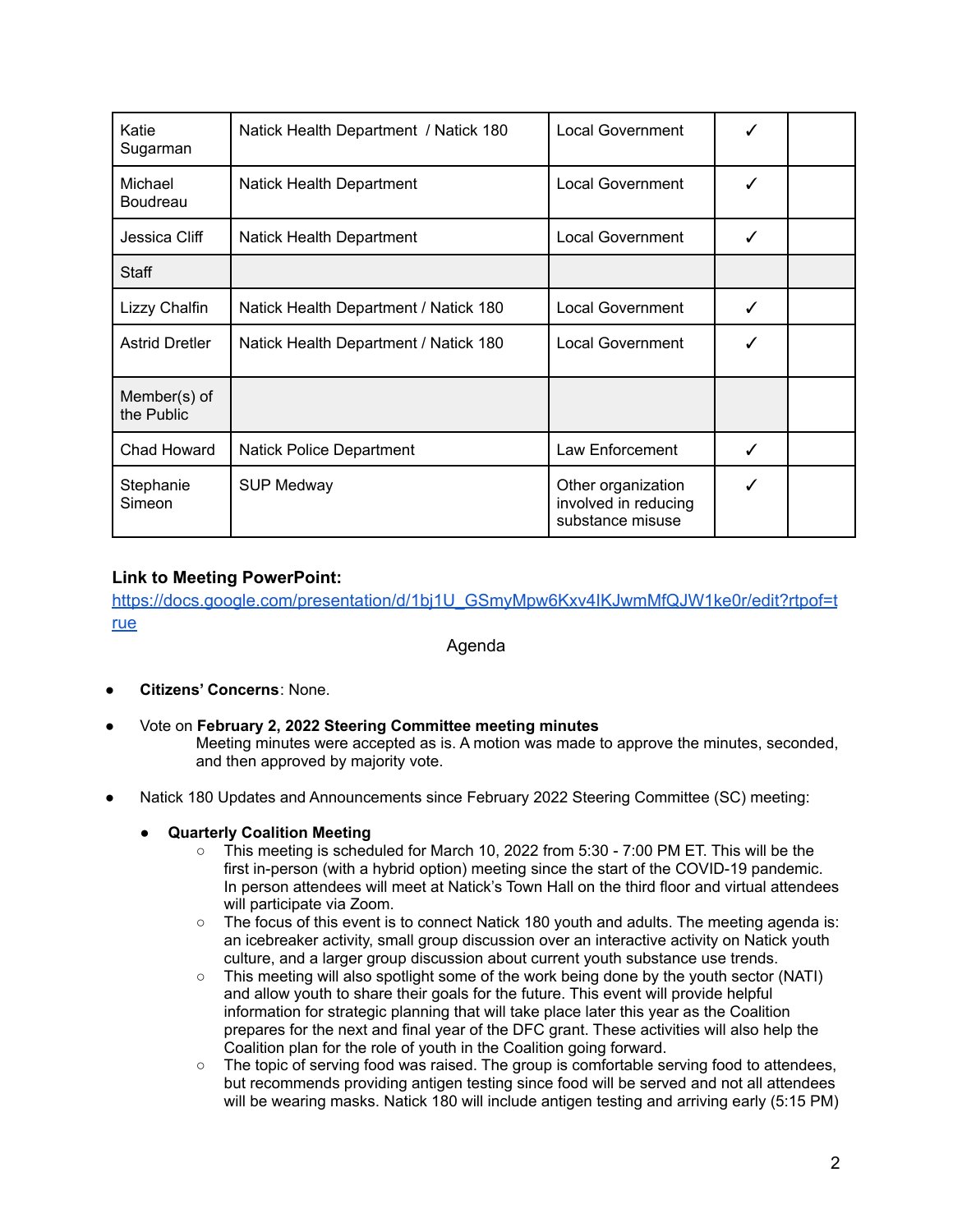in the messaging about the event.

 $\circ$  In order to accommodate those attending virtually, one Natick 180 staff member will be managing the computer where Zoom attendees will be participating. Zoom attendees will be their own group for the discussions and share out to the rest of the in-person attendees at the end.

#### **● Invitation to Participate in Spring Surprises Campaign (Natick Mall)**

- Natick Mall reached out to see if Natick 180 would participate in one weekend of their Spring Surprises Campaign (happening March 19, 26; April 2, 9, 16, 23). The Natick Mall would provide 150 \$5-\$7 dollar gifts, tables, signage, and mention the event on social media. Pending approval, Natick 180 would be able to collect monetary donations.
- Natick 180 would then provide the staff/volunteers to manage the table for 4 hours, provide swag and promotional materials, and promote the event on social media.
- The Steering Committee overall was receptive to the idea. Cheryl Lucenta and Sarallyn Keller volunteered to help staff.
- Committee members recommended inviting the Rise On van to participate, selecting a weekend over April vacation to increase foot traffic, providing Narcan training, and promoting the National Prescription Drug Take Back Day/having an officer present to help promote the Take Back Day. This could also emphasize Natick 180's collaboration with law enforcement.
- Natick 180 will look into whether or not medication lock boxes can be given away.
- DA Marion Ryan's office could possibly provide a Narcan donation for the event since Natick's Narcan is limited to Natick residents/organizations.

# **● Earth Day (April 30th - May 1st)**

- This year, instead of a one-day Earth Day event, it will be an entire weekend. Organizations are encouraged to register and host individual events that Earth Day will promote. Natick 180/Police Department will be registering National Prescription Drug Take Back Day as an all-around Natick Earth Day event.
- Household Hazardous Waste Day (run by the Natick Health Department) is also this weekend.

# **● National Prescription Drug Take Back Day (April 30th)**

○ Natick will participate in National Prescription Drug Take Back Day on April 30th. The Police Department has yet to receive information about the event, but will sign the town up once this becomes available. Medication collection boxes will be at both Wegmans and the Natick Police Department.

# **● Natick 180 Steering Committee Openings**

○ The Steering Committee still has 2 at-large positions and would like to prioritize those impacted by substance use disorder, LGBTQ+ individuals, and members of the BIPOC Community.

# **Upcoming Community Education Events:**

- **● Understanding Your Teen Workshop Series**
	- These events are a collaboration between SPARK Kindness, The Morse Institute Library, and Natick 180.
	- March 8th How to connect and communicate with your children and teens with Ned Johnson
	- March 15th Understanding Teen Depression Workshop
	- March 22nd Understanding Eating Disorders Workshop
	- March 29th Teen Stress SurvivalGuide Workshop
	- Can go to either the SPARK Kindness Programs page [\(https://www.sparkkindness.org/programs/](https://www.sparkkindness.org/programs/)) or the Natick Library Teens Page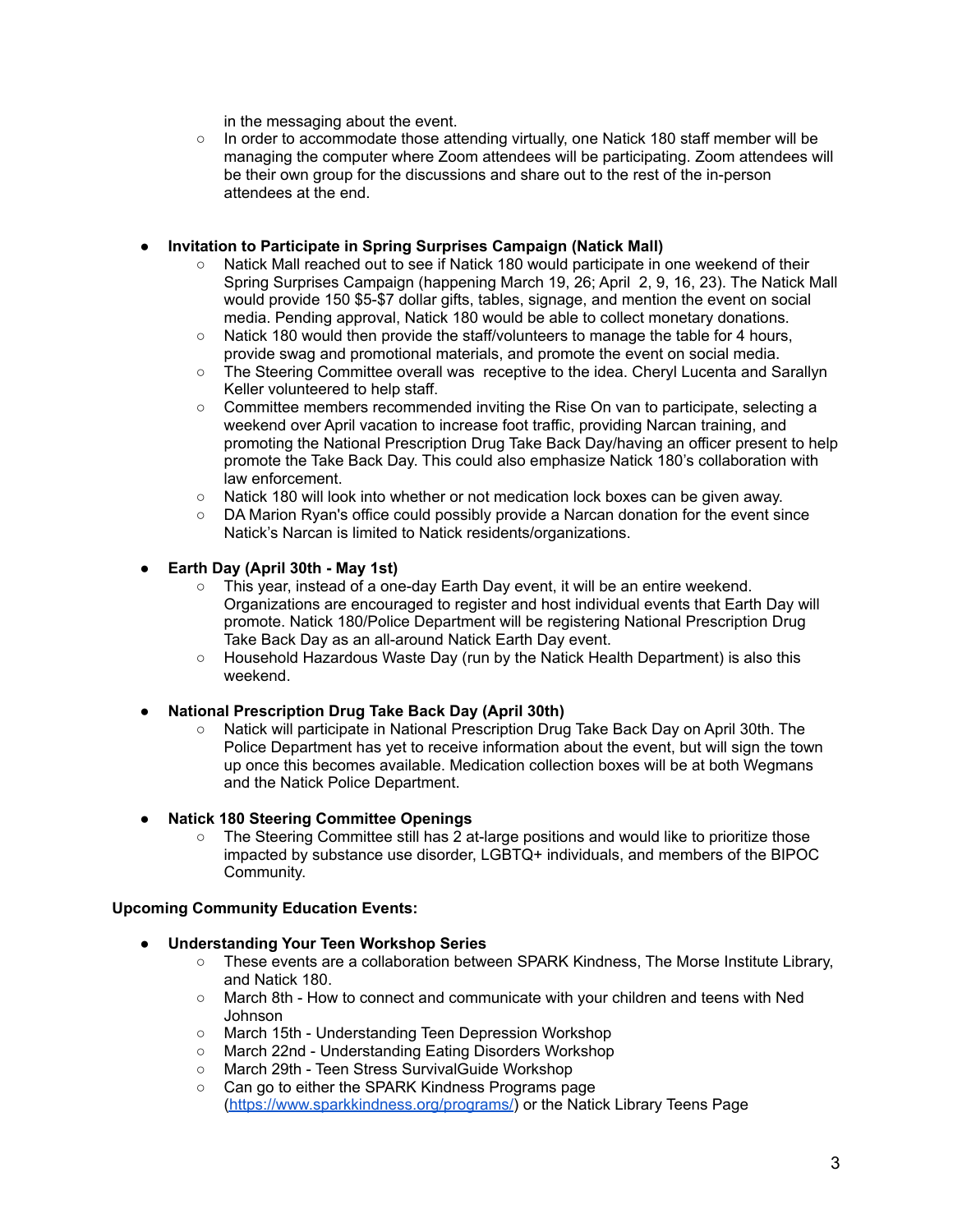[\(https://morseinstitute.evanced.info/signup/Calendar\)](https://morseinstitute.evanced.info/signup/Calendar) to register.

- **Playful Parenting Workshop**
	- Larry Cohen, Pd.D. will be leading a Playful Parenting Workshop with families of youth ages 0-12. This workshop will take place on 6 evenings between March and April 2022. This workshop will help caregivers better connect, build confidence, and resolve problems with their children through play. 37 people are currently registered.
	- $\circ$  The plan is for this initial workshop to be a pilot, and then caregivers in the community can continue to lead and take ownership of the playful parent curriculum going forward. This will provide sustainability for the programming and allow it to reach more families and have our own community be facilitators.

# ● **Learn A Better Way**

- The most recent "Learn A Better Way" workshop was completed at the end of January 2022. The next 10 week workshop is scheduled to begin on Wednesday, March 9th. Natick 180 is advertising this next workshop series now and 9 people are currently registered.
- The workshop helps families impacted by substance use develop communication skills that help them manage the challenges associated with substance use.

# ● **Diversity, Equity, and Inclusion Work**

- Natick High School's Equity Co-Op Day is on March 17th. Consultants from Human In Common will be leading 2 sessions of a workshop about stigma, substance use, mental health, race/ethnicity, and coping strategies to support yourself/friends for students to participate in.
- Natick High's Wellness Fair is also on March 17th and Natick 180 will be there to share wellness materials (ie: educational resources, vaping information, and marijuana education) with youth.
- METCO connections are currently being developed and Natick 180 is collaborating with the METCO program on some potential upcoming trainings and opportunities. There is a desire to foster and better support Natick's METCO community. METCO and Natick 180 will continue to collaborate and think about applying for grant funding in Fall 2022 from the Metrowest Health Foundation, but currently the groups need to do more readiness building. One idea is to develop a "train the trainer'' curriculum for METCO students (and also other Natick students) so youth can educate their own peers on the intersection of stigma, racism, substance use, and mental health.

# Town department reports:

# **Natick Police and Fire Departments** -

- Year to date in 2022 there has been 1 nonfatal overdose and 0 fatal overdoses in Town. No Narcan has been used by Natick law enforcement so far in 2022.
- In the past month, there have been three other substance use incidents among youth reported to the police. These are being reported as "overdoses" because the police would rather over-report than under-report, and in each of these instances the individuals using the substances were having unexpected effects that made them nervous.
	- One individual experienced a cannabis overdose after smoking a cigarette that was provided by a dealer. It contained 16.8% THC. The young person was transported to Framingham Union; no Narcan provided.
	- One individual experienced a cannabis overdose after eating a candy bar bought from a store that was 98.4 mg. The young person ingested more after initially not feeling effects; was transported to Framingham Union; no Narcan provided.
	- A 17 year old Natick High School student intentionally took over-the-counter or prescription medication (the type of medication is still unclear), and then began to have clear side effects. The medication was taken on February 24th at home, but the school nurse became involved and the youth was transported to a local hospital; no Narcan provided.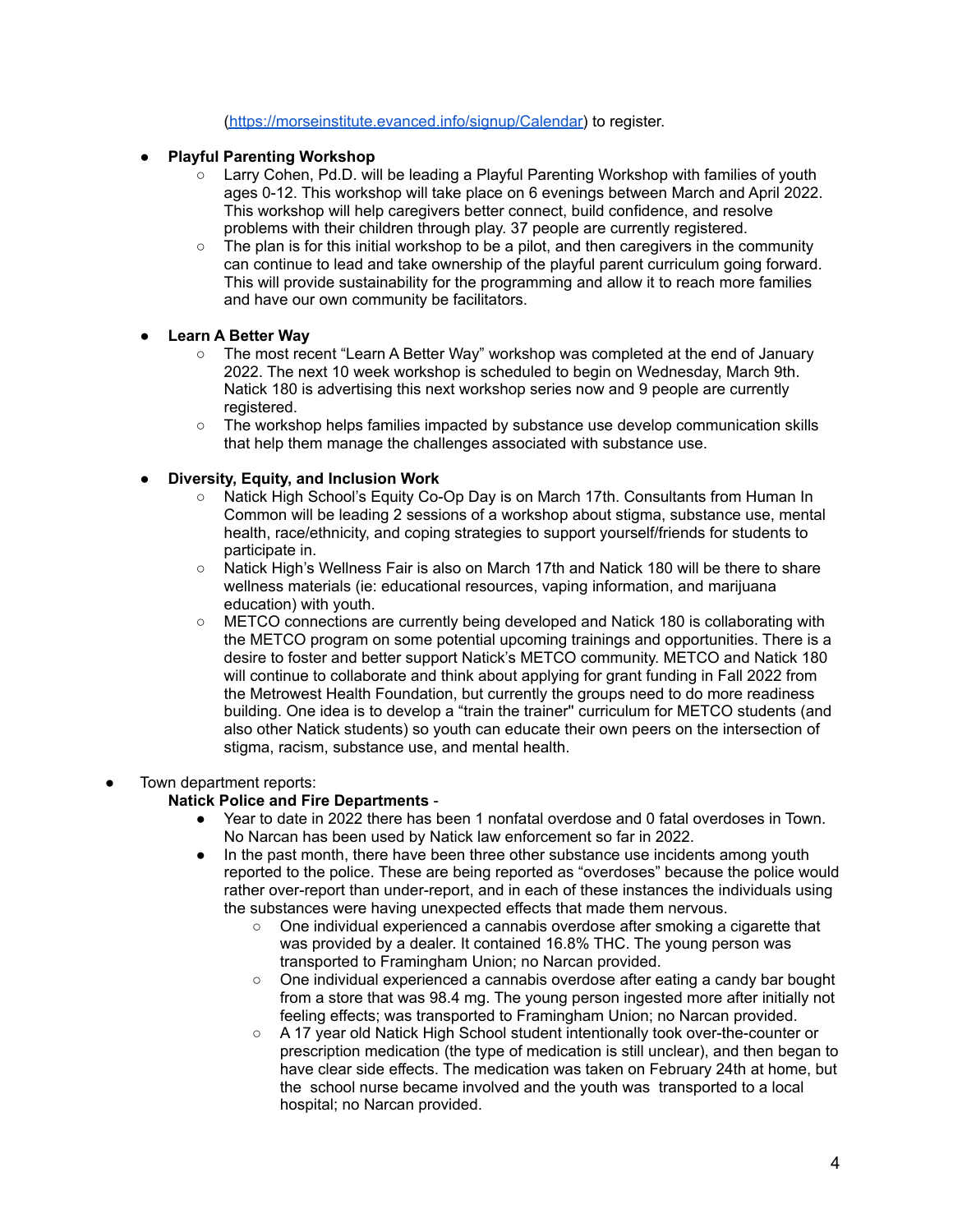- Regionally (ie: the Northeast United States) there has been a rise in fentanyl and locations where fentanyl is present. Therefore, the police department wants to keep track of all substance use so they can track accurate data on substance use trends.
- Newton Wellesley Hospital also reports an uptick of fentanyl in many products people are taking and using off the street (particularly in stimulants). They have seen a 30% increase in overdoses overall. There is currently not a lot of data about how much fentanyl is in the cannabis supply, but fentanyl is known to be in other substances (ie: cocaine).

# ○ **Natick Public Schools**

- The schools are happy to report that they are getting back to normal business. As of right now, the Prom and After Prom Party are being planned as usual after not being offered for the past two years. A letter went out to the families of all Juniors and Seniors letting them know about these upcoming events.
- NPS is contracting with a private agency to provide driving safety training for high school students. Students have done a lot of work and fundraising to make this event possible after a car accident last year that killed one student. The high school will have an assembly on distracted driving, seatbelt use, and cannabis use. Part of the assembly will show youth what happens in distracted situations when they have to come to quick stops. There will also be an experiential program that parents can opt their youth into. The company providing the training is still to be determined because they need to be vetted through the NPS legal team.
- Natick 180 will connect with the After Prom Party planning group both to make a donation and volunteer at the After Prom Party.
- On March 18th and another date TBD, Natick 180 will be bringing Recovery Speakers to the Natick High Health Classes. This speaker series was offered this past fall and very successful.
- The position for Director of Social Emotional Learning for NPS central office will be listed soon. This new position is a direct response to recent data about social and behavioral health challenges experienced among youth.

# **○ Natick Health Department** -

- The Natick Health Department got a recent shipment of Narcan that is available to the Natick community. Natick 180 can provide more to the Police and Fire Departments, if needed. Narcan traditionally is a 4 mg dose. A new 8 mg dose has recently become available. Since this higher dose can cause people to experience worse withdrawal symptoms, more disorientation, and dangerous physical reactions, the 8 mg dose will only be piloted by the fire department paramedics for now. At this time, all other Narcan in the community will be 4 mg doses. Currently there are no other neighboring communities known to be using the 8 mg dose.
- Updates on Adult-use cannabis shops there is currently one storefront and two pending (predicted to be at least 6 months before either of the pending storefronts are open to the public).
	- Bountiful Farms (on Mercer Road) is already open to the public.
	- Another site in the Cloverleaf Mall on Speen Street was approved (site of a former gym) and is under final consideration. Currently, this location is in a buildout phase, and has no permits, approvals, or licenses.
	- $\circ$  A third store has been sought out, but no plans or applications have been brought to the board.
- The Rise On Mobile Health Van (which is part of JRI's Program RISE) will start coming to Natick this month. It will go to the Natick Housing Authority starting on March 9th and be there every Wednesday from 1-3 PM to establish a presence and start making connections. The Natick Housing Authority (NHA) reports that alcohol and cannabis are the two most observed substances. Currently there are a lot of behavioral health challenges being reported by the NHA. The van offers harm reduction outreach workers, nurses, and a mental health clinician.
- COVID-19 trends continue to go down and move in the right direction. Given the reduction in cases and local trends, the Board of Health ended the mask mandate in all public and municipal buildings as of March 1st, but recommends wearing a mask in accordance with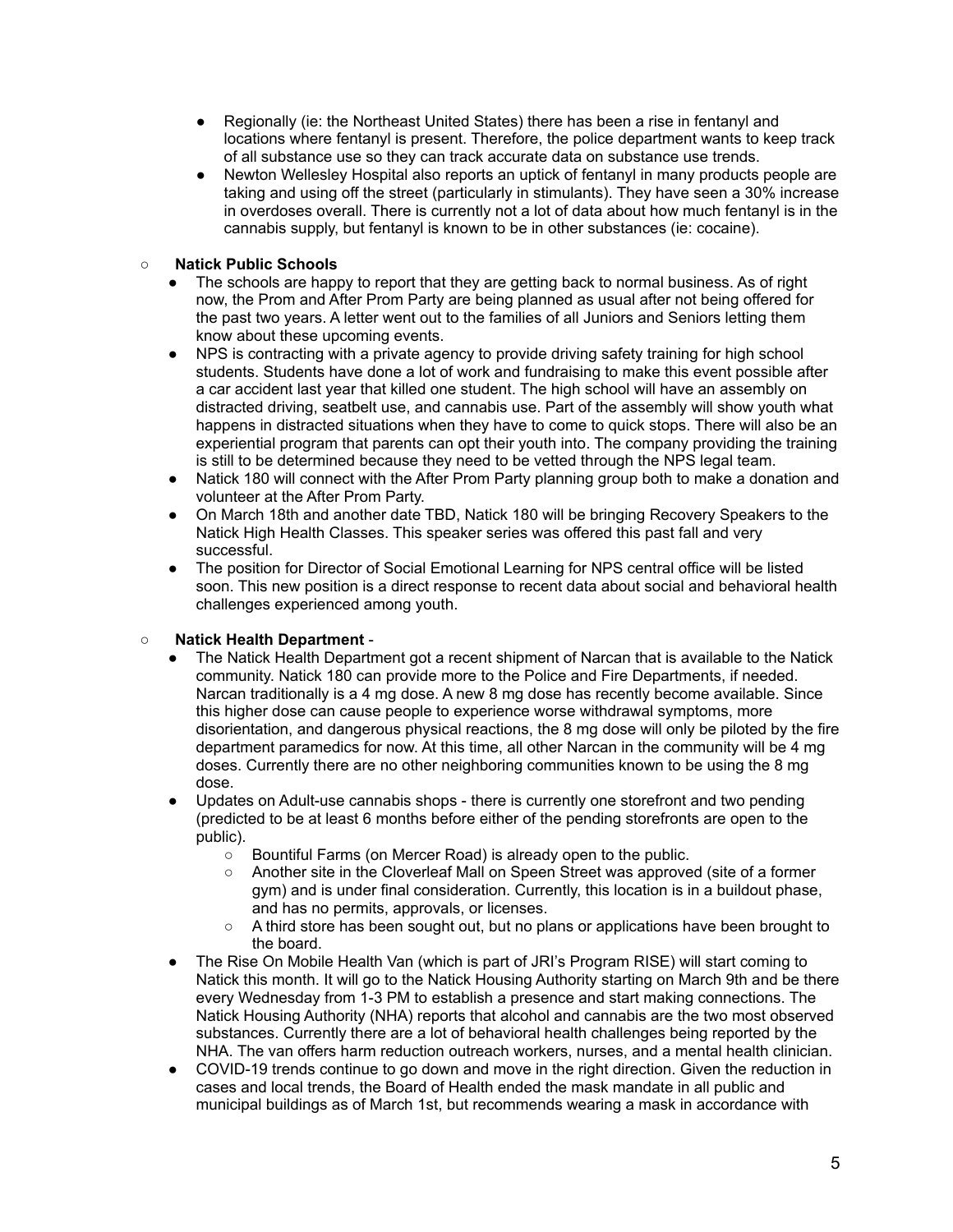CDC and DPH guidelines. Another meeting will be held to discuss the mask mandate extension for the schools on Friday, March 4th.

- Earlier this week, Congresswoman Clark had a roundtable discussion with Health Departments in her district about their COVID-19 work and response. The meeting covered issues caused by COVID-19, such as the rise in substance use and behavioral health challenges.
- **Natick Selectboard** not present
	- The Select Board is currently looking into loosening regulations around pouring establishments because there is a desire to change local laws about alcohol consumption at restaurants and pubs. Changing these laws would likely help boost the economy. The town is specifically looking into changing the ratio of food to alcohol sales which would allow pouring establishments to sell more alcohol and less food.
	- The Health Department is part of this communication and wants to make sure that health is kept in mind when making these decisions. The Health Department is meeting with a representative from the Select Board about this on March 4th.

# Community reports:

# ○ **Newton Wellesley Hospital** -

- They are hosting an upcoming event on May 4th from 7-8:30 PM ET "Drug Use is on the Rise: How To Identify the Signs in Your Child Or Loved One." This event will highlight the types of drugs that are circulating in our communities, ways to recognize the signs of drug abuse in your child or loved one and how to talk with your kids about drug abuse before it starts.
- The Coalition is excited to welcome new representatives from the hospital network (Newton Wellesley Hospital) to the Steering Committee.
	- Dr. Armstrong is the Associate Director for the Substance Use Services Clinic (connects primary care, the emergency department, and inpatient), providing substance use and mental health care.
	- Lauren Lele is the Director of Community Benefits and Volunteers.
- What NWH is seeing right now is more alcohol use disorder than opioid and stimulant use disorders (although both of these are on the rise). The hospital's Substance Use Services Clinic sees those 18+. Since the start of COVID-19, there has been an increase in mental health, PTSD, anxiety, depression, substance use disorder (SUD), and isolation (the "diseases of despair").
- NWH wants to reach out to youth more so they can support all ages that are struggling with SUD and associated mental health challenges.

#### ○ **SOAR Natick**

- Currently awarding \$10,000 in grants (\$4,000 given out so far). Most of the requests are rent-related or associated moving costs, as those recovering from SUD are making improvements in their lives.
- SOAR will also support the After Prom Party Committee.
- They are accepting scholarship applications for the high school's Class of 2022 for those impacted by substance use or desire to work in this field (they are providing \$3,000).
- SOAR is currently doing Boston Marathon fundraising for April and has a runner raising money for SOAR Natick.

#### ○ **SPARK Kindness**

- SPARK is sponsoring a 4-part series with Roxy Manning on "How to Address Microaggressions." The series begins on March 2nd and goes until the middle of April.
- Many programs are scheduled for the month of March **March 8th** How to Connect and Communicate with Children and Teens: What Do You Say?; **March 22nd** Understanding Eating Disorders: What Parents/Caregivers Need to Know. SPARK is also co-sponsoring two